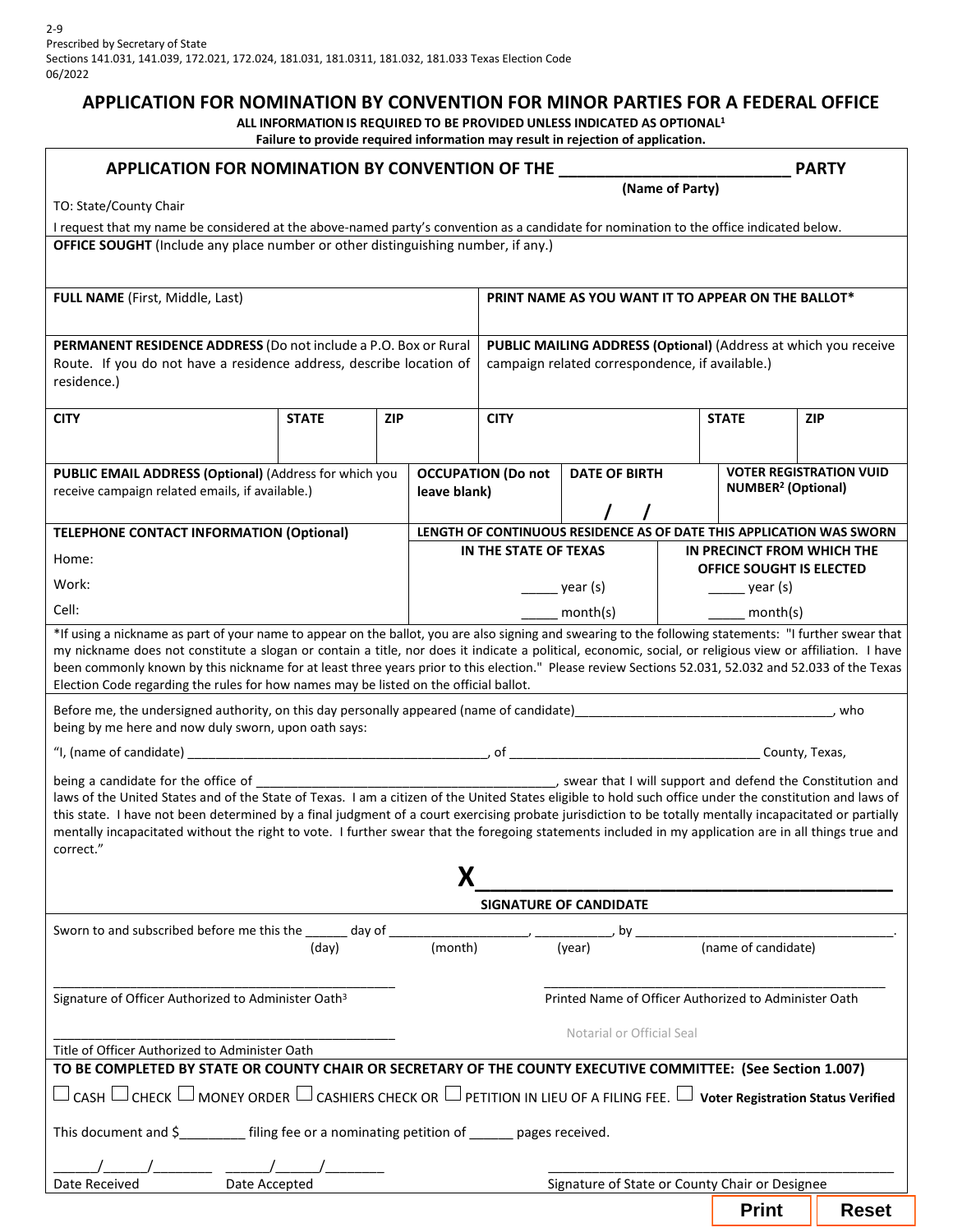2-9 Prescrito por el Secretario de Estado Secciones 141.031, 141.039, 172.021, 172.024, 181.031, 181.0311, 181.032, 181.033 Código Electoral de Texas 06/2022

#### **INSTRUCTIONS**

The application shall be filed with the state chair for all statewide and district offices. The application shall be filed with the county chair for all county and precinct offices. (Section 181.032, Texas Election Code) The filing deadline is 6:00 p.m. on the second Monday in December of the odd-numbered year preceding the Party Convention. (Section 181.033, Texas Election Code).

Candidates seeking nomination are also required to pay a filing fee or submit a completed Petition in Lieu of a Filing Fee, along with a copy of their application for nomination, to the Secretary of State's office (for statewide or district offices) or t he county judge (for county or precinct offices) by 6:00 p.m. on the second Monday in December of the odd-numbered year preceding the Party's Nominating Convention. (Sections 181.0311, 181.033 Texas Election Code). If a candidate does not pay the filing fee or submit a Petition in Lieu of a Filing Fee with the required number of signatures (Section 172.021 Texas Election Code), he or she will not be eligible for nomination by the party convention process, even if a completed Application for Nomination by Convention was submitted.

## **FOOTNOTES**

<sup>1</sup>An application for a place on the ballot, including any accompanying petition, is public information immediately on its filing. (Section 141.035, Texas Election Code)

<sup>2</sup>Inclusion of a candidate's VUID is optional.

<sup>3</sup>All oaths, affidavits, or affirmations made within this State may be administered and a certificate of the fact given by a judge, clerk, or commissioner of any court of record, a notary public, a justice of the peace, and the Secretary of State of Texas. See Chapter 602 of the Texas Government Code for the complete list of persons authorized to administer oaths.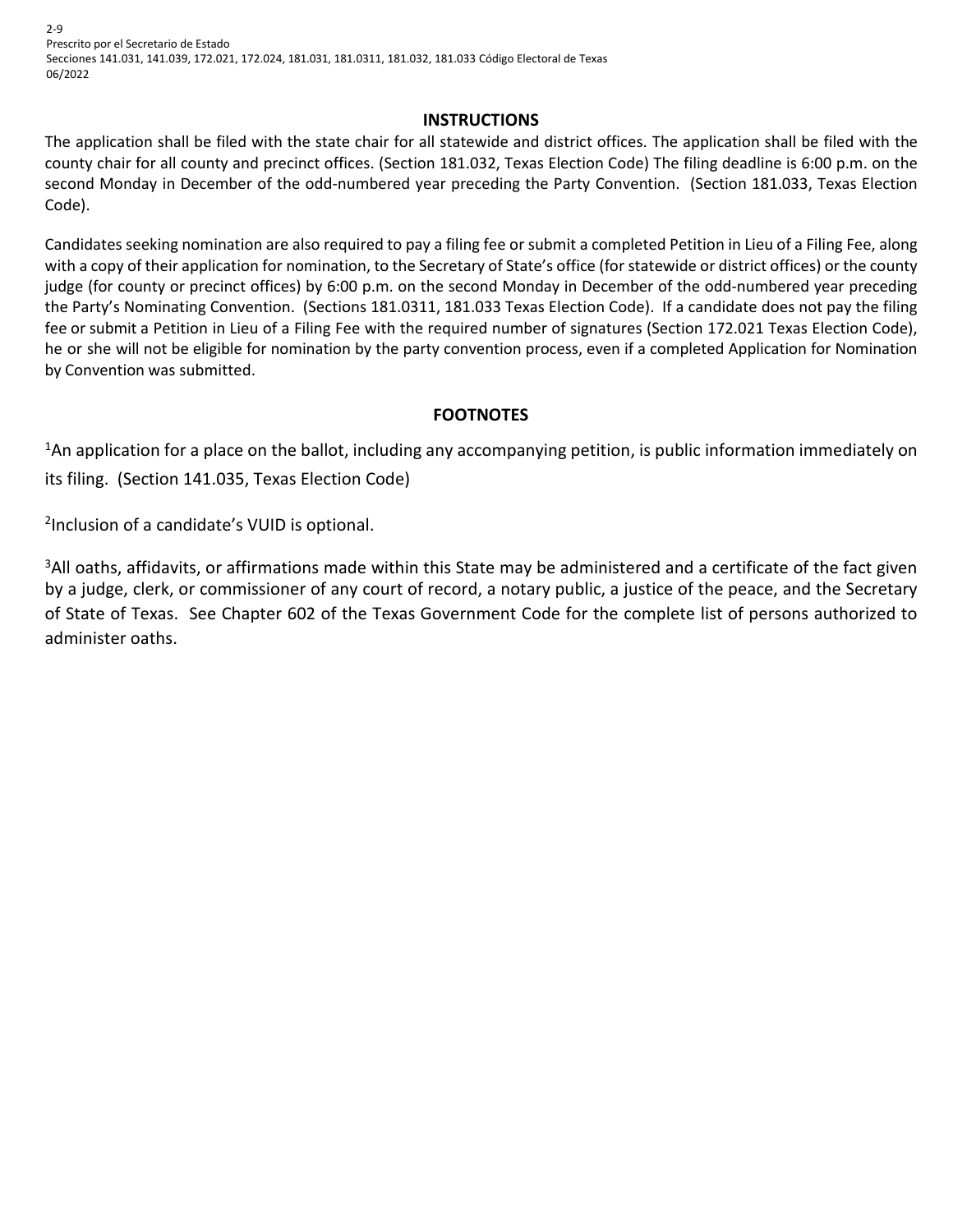Secciones 141.031, 141.039, 172.021, 172.024, 181.031, 181.0311, 181.032, 181.033 Código Electoral de Texas 06/2022

#### **SOLICITUD DE NOMINACIÓN POR CONVENCIÓN PARA PARTIDOS MENORES PARA UN CARGO FEDERAL**

**TODA LA INFORMACIÓN ES REQUERIDA A MENOS QUE SE INDIQUE COMO OPCIONAL1**

#### **El hecho de no proporcionar la información requerida puede resultar en el rechazo de la solicitud.**

| Para: Presidente Estatal/Presidente del Condado<br>continuación                                                                                                                                                                                                                                                                                                                                                                                                                                    | SOLICITUD DE NOMINACIÓN POR CONVENCIÓN DEL PARTIDO                                                        |                                               |                                                                                                                                           |                              | (nombre del partido)                                                                        | Solicito que mi nombre sea considerado en la convención del partido mencionado anteriormente como candidato(a) para la nominación al cargo que se indica a                                                                                                                                                                                                                                                                                                                                                                                                                                                      |  |  |  |  |
|----------------------------------------------------------------------------------------------------------------------------------------------------------------------------------------------------------------------------------------------------------------------------------------------------------------------------------------------------------------------------------------------------------------------------------------------------------------------------------------------------|-----------------------------------------------------------------------------------------------------------|-----------------------------------------------|-------------------------------------------------------------------------------------------------------------------------------------------|------------------------------|---------------------------------------------------------------------------------------------|-----------------------------------------------------------------------------------------------------------------------------------------------------------------------------------------------------------------------------------------------------------------------------------------------------------------------------------------------------------------------------------------------------------------------------------------------------------------------------------------------------------------------------------------------------------------------------------------------------------------|--|--|--|--|
| CARGO OFICIAL SOLICITADO (Incluya cualquier número de cargo u otro número distintivo, si el cargo lo tiene.)                                                                                                                                                                                                                                                                                                                                                                                       |                                                                                                           |                                               |                                                                                                                                           |                              |                                                                                             |                                                                                                                                                                                                                                                                                                                                                                                                                                                                                                                                                                                                                 |  |  |  |  |
| NOMBRE COMPLETO (Primer Nombre, Segundo Nombre, Apellido)                                                                                                                                                                                                                                                                                                                                                                                                                                          | ESCRIBA SU NOMBRE COMO DESEA QUE APAREZCA EN LA BOLETA*                                                   |                                               |                                                                                                                                           |                              |                                                                                             |                                                                                                                                                                                                                                                                                                                                                                                                                                                                                                                                                                                                                 |  |  |  |  |
| DIRECCIÓN DE RESIDENCIA PERMANENTE (No incluya un apartado postal o<br>una ruta rural. Si usted no tiene una dirección de residencia, describa la<br>ubicación de la residencia.)                                                                                                                                                                                                                                                                                                                  |                                                                                                           |                                               | DIRECCIÓN DE CORREO PÚBLICO (Opcional) (Dirección en la que recibe la<br>correspondencia relacionada con la campaña, si está disponible.) |                              |                                                                                             |                                                                                                                                                                                                                                                                                                                                                                                                                                                                                                                                                                                                                 |  |  |  |  |
| <b>CIUDAD</b>                                                                                                                                                                                                                                                                                                                                                                                                                                                                                      | <b>ESTADO</b>                                                                                             | <b>CÓDIGO POSTAL</b>                          | <b>CIUDAD</b>                                                                                                                             |                              | <b>ESTADO</b>                                                                               | <b>CÓDIGO POSTAL</b>                                                                                                                                                                                                                                                                                                                                                                                                                                                                                                                                                                                            |  |  |  |  |
| DIRECCIÓN DE CORREO ELECTRÓNICO PÚBLICO<br>(Opcional) (Dirección donde recibe correo electrónico relacionado<br>con la campaña, si está disponible.)                                                                                                                                                                                                                                                                                                                                               |                                                                                                           | OCUPACIÓN (No deje este<br>espacio en blanco) |                                                                                                                                           | <b>FECHA DE NACIMIENTO</b>   | VUID – NÚMERO ÚNICO DE<br><b>IDENTIFICACIÓN DE</b><br><b>VOTANTE<sup>2</sup></b> (Opcional) |                                                                                                                                                                                                                                                                                                                                                                                                                                                                                                                                                                                                                 |  |  |  |  |
| INFORMACIÓN DE CONTACTO TELEFÓNICO (Opcional)                                                                                                                                                                                                                                                                                                                                                                                                                                                      |                                                                                                           |                                               | DURACIÓN DE RESIDENCIA CONTINUA A PARTIR DE LA FECHA                                                                                      |                              |                                                                                             |                                                                                                                                                                                                                                                                                                                                                                                                                                                                                                                                                                                                                 |  |  |  |  |
| Hogar:                                                                                                                                                                                                                                                                                                                                                                                                                                                                                             |                                                                                                           |                                               |                                                                                                                                           | <b>EN EL ESTADO DE TEXAS</b> |                                                                                             | EN QUE ESTA SOLICITUD FUE JURADA<br>EN EL PRECINTO DEL QUE SE ELIGE                                                                                                                                                                                                                                                                                                                                                                                                                                                                                                                                             |  |  |  |  |
| Trabajo:                                                                                                                                                                                                                                                                                                                                                                                                                                                                                           |                                                                                                           |                                               |                                                                                                                                           | año(s)                       |                                                                                             | <b>EL CARGO BUSCADO</b><br>año(s)                                                                                                                                                                                                                                                                                                                                                                                                                                                                                                                                                                               |  |  |  |  |
| Celular:                                                                                                                                                                                                                                                                                                                                                                                                                                                                                           |                                                                                                           |                                               |                                                                                                                                           | mes(es)                      |                                                                                             | mes(es)                                                                                                                                                                                                                                                                                                                                                                                                                                                                                                                                                                                                         |  |  |  |  |
| Código Electoral de Texas con respecto a las reglas sobre cómo se pueden incluir los nombres en la boleta oficial.<br>Ante mí, la autoridad abajo firmante, en este día apareció personalmente (nombre del candidato) en el proporcomo por entre en el proporcomo en el proporcomo en el proporcomo en el proporcomo en el proporcomo en el proporco<br>quien estando a mi lado aquí y ahora debidamente juramentado, bajo juramento dice:<br>son, en todos los aspectos, verdaderas y correctas." |                                                                                                           | X                                             |                                                                                                                                           |                              |                                                                                             | comúnmente conocido por este apodo durante al menos tres años antes de esta elección." Por favor, revise las secciones 52.031, 52.032 y 52.033 del<br>leyes de los Estados Unidos y del Estado de Texas. Soy un ciudadano de los Estados Unidos elegible para ocupar dicho cargo según la Constitución y<br>las leyes de este estado. No se me ha determinado por un fallo final de un tribunal que ejerce la jurisdicción testamentaria que esté totalmente<br>incapacitado mentalmente o parcialmente incapacitado sin derecho a voto. Juro además que las declaraciones anteriores incluidas en mi solicitud |  |  |  |  |
|                                                                                                                                                                                                                                                                                                                                                                                                                                                                                                    |                                                                                                           |                                               |                                                                                                                                           | <b>FIRMA DEL CANDIDATO</b>   |                                                                                             |                                                                                                                                                                                                                                                                                                                                                                                                                                                                                                                                                                                                                 |  |  |  |  |
| Jurado y suscrito ante mí este día de                                                                                                                                                                                                                                                                                                                                                                                                                                                              | (día)                                                                                                     | (mes)                                         | del anno 1999 anno 1999 ann an t-<br>(año)                                                                                                | por                          |                                                                                             | (nombre de candidato)                                                                                                                                                                                                                                                                                                                                                                                                                                                                                                                                                                                           |  |  |  |  |
| Firma del oficial autorizado para administrar el juramento <sup>3</sup>                                                                                                                                                                                                                                                                                                                                                                                                                            | Nombre de oficial autorizado para administrar juramentos<br>en letra de molde<br>Notarial o sello oficial |                                               |                                                                                                                                           |                              |                                                                                             |                                                                                                                                                                                                                                                                                                                                                                                                                                                                                                                                                                                                                 |  |  |  |  |
| Título del oficial autorizado para administrar el juramento                                                                                                                                                                                                                                                                                                                                                                                                                                        |                                                                                                           |                                               |                                                                                                                                           |                              |                                                                                             |                                                                                                                                                                                                                                                                                                                                                                                                                                                                                                                                                                                                                 |  |  |  |  |
| TO BE COMPLETED BY STATE OR COUNTY CHAIR OR SECRETARY OF THE COUNTY EXECUTIVE COMMITTEE: (See Section 1.007)                                                                                                                                                                                                                                                                                                                                                                                       |                                                                                                           |                                               |                                                                                                                                           |                              |                                                                                             |                                                                                                                                                                                                                                                                                                                                                                                                                                                                                                                                                                                                                 |  |  |  |  |
| $\Box$ CASH $\Box$ CHECK $\Box$ MONEY ORDER $\Box$ CASHIERS CHECK OR $\Box$ PETITION IN LIEU OF A FILING FEE. $\Box$ Voter Registration Status Verified                                                                                                                                                                                                                                                                                                                                            |                                                                                                           |                                               |                                                                                                                                           |                              |                                                                                             |                                                                                                                                                                                                                                                                                                                                                                                                                                                                                                                                                                                                                 |  |  |  |  |
| This document and \$___________ filing fee or a nominating petition of ______ pages received.                                                                                                                                                                                                                                                                                                                                                                                                      |                                                                                                           |                                               |                                                                                                                                           |                              |                                                                                             |                                                                                                                                                                                                                                                                                                                                                                                                                                                                                                                                                                                                                 |  |  |  |  |
| Date Accepted<br>Date Received                                                                                                                                                                                                                                                                                                                                                                                                                                                                     | Signature of State or County Chair or Designee                                                            |                                               |                                                                                                                                           |                              |                                                                                             |                                                                                                                                                                                                                                                                                                                                                                                                                                                                                                                                                                                                                 |  |  |  |  |